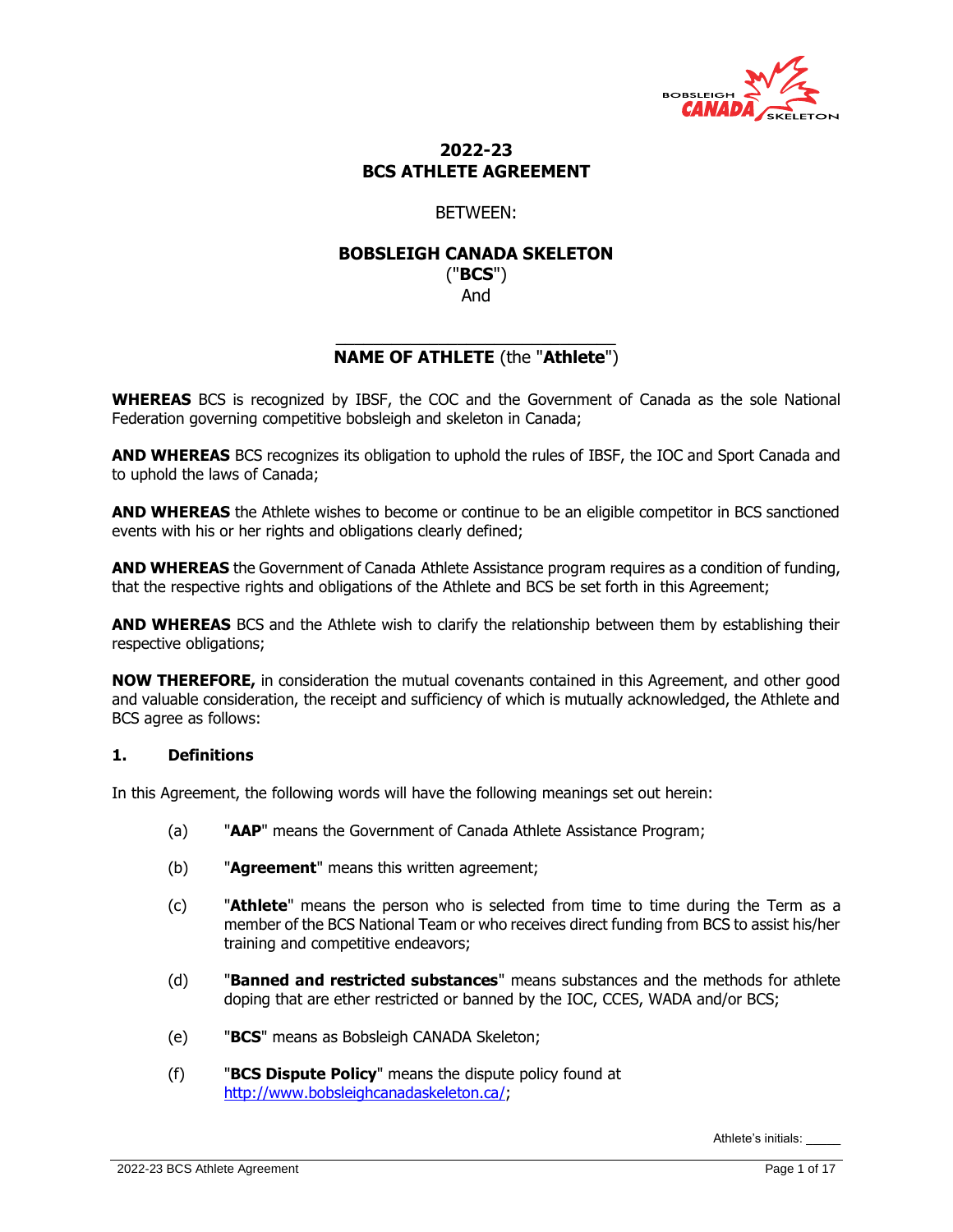

- (g) "**BCS Appeal Policy**" means the appeal policy found at [http://www.bobsleighcanadaskeleton.ca/;](http://www.bobsleighcanadaskeleton.ca/)
- (h) "**Bylaws**" means the bylaws relating generally to the conduct of the affairs of BCS, in effect from time to time, as amended;
- (i) "**CADP**" means the Canadian Anti-Doping Program;
- (j) "**COC**" means the Canadian Olympic Committee;
- (k) "**CCES**" means the Canadian Centre for Ethics in Sport;
- (l) "**CEO**" means the Chief Executive Officer of BCS;
- (m) "**Documents**" means the documents referred to in section [14;](#page-10-0)
- (n) "**IBSF**" means International Bobsleigh & Skeleton Federation, the international governing body for bobsleigh and skeleton;
- (o) "**High Performance Director**" means the person designated as such by the CEO;
- (p) "**IOC**" means the International Olympic Committee;
- (q) "**Major Games**" means international multi-sport competitions.
- (r) "**National Coach**" means the national coach designated from time to time by BCS;
- (s) "**National Office**" means Bobsleigh CANADA Skeleton head office: 140, 88 Canada Olympic Road SW, Calgary, Alberta, Canada, T3B 5R5, as may be amended from time to time;
- (t) "**National Team**" means the national team of BCS representing BCS and Canada at designated bobsleigh and skeleton competitions;
- (u) "**NSO**" means the National Sport Organization;
- (v) "**SDRCC**" means the Sport Dispute Resolution Centre of Canada;
- (w) "**Sport Canada**" means the Sport Canada branch of the Department of Canadian Heritage;
- (x) "**Term**" means the term specified in section [3;](#page-2-0) and
- (y) "**WADA**" means World Anti-Doping Agency.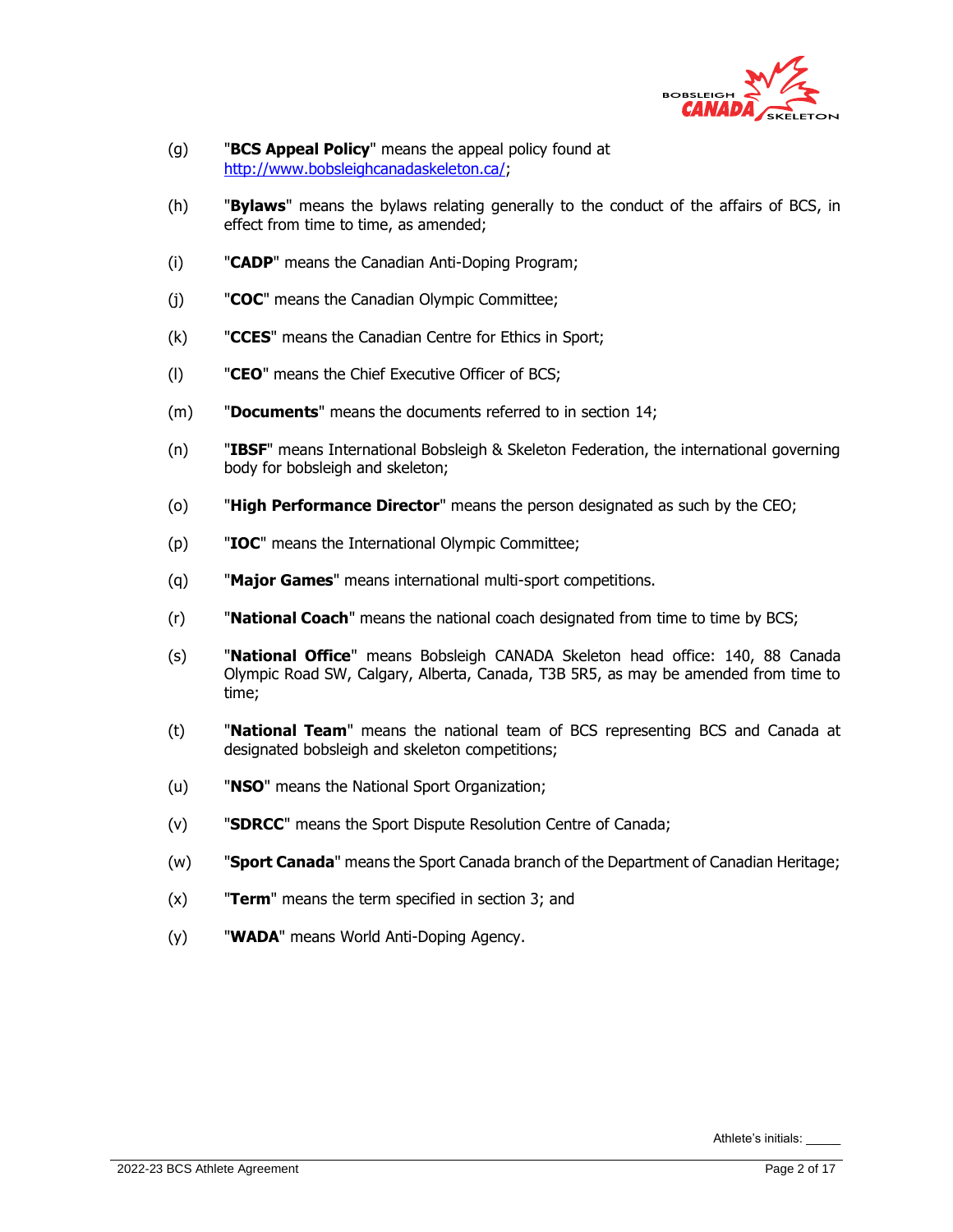

## **2. General Intent**

- (a) This Agreement shall be applied and interpreted in a manner which recognizes that the relationship between BCS and the Athlete is intended to assist the Athlete in the pursuit of athletic excellence, and that there are, independent from this Agreement, numerous policies and rules of BCS that apply to the Athlete. In the event of a conflict between BCS's various policies and rules and this Agreement, the policies shall prevail to the extent of any conflicts or inconsistencies, inclusive of the BCS Dispute Policy and the BCS Appeal Policy. If these options do not bring about a resolve, application can be made to the SDRCC;
- (b) The Athlete shall be entitled to expect that the rules and policies of BCS will be administered fairly and that disputes will be resolved in a manner consistent with the principles of fairness and mutual respect; and
- (c) BCS respects that the Athlete is firstly a person and that at all times the Athlete's rights will be respected.

#### <span id="page-2-0"></span>**3. Term**

This Agreement shall commence on and be effective from **the date of execution by both parties** and unless sooner terminated pursuant to the provisions contained herein, shall terminate on the later of:

- (a) October 31 $st$ , 2022; or
- (b) the date of the notification of the applicable BCS National Team Selection for 2022-23**;**

hereinafter, the "**Term**".

#### **4. Obligations of BCS**

BCS shall, throughout the Term, undertake its best efforts to:

- (a) approve, publish and email to the Athlete clear selection criteria for all national and national development teams at least three (3) months prior to the selection of any particular team, and at least eight (8) months in advance of the start of the selection period in the case of the Olympic Winter Games;
- (b) publish and email to the Athlete on or before May  $1<sup>st</sup>$  of each year the dates of all mandatory training camps;
- (c) conduct the selection of members to all National Teams in a manner consistent with the principles of fairness and mutual respect;
- (d) select and prepare the Athlete to represent the National Team and Canada in designated competitions in accordance with the approved budget and policies of BCS in effect from time to time. The applicable budget and policies will be made available, on request, to the Athlete;
- (e) publish and email to the Athlete criteria for the selection of athletes to the AAP at least ten (10) months before the start of the AAP eligibility cycle; and duly nominate and assist eligible athletes to Sport Canada for carding under the AAP;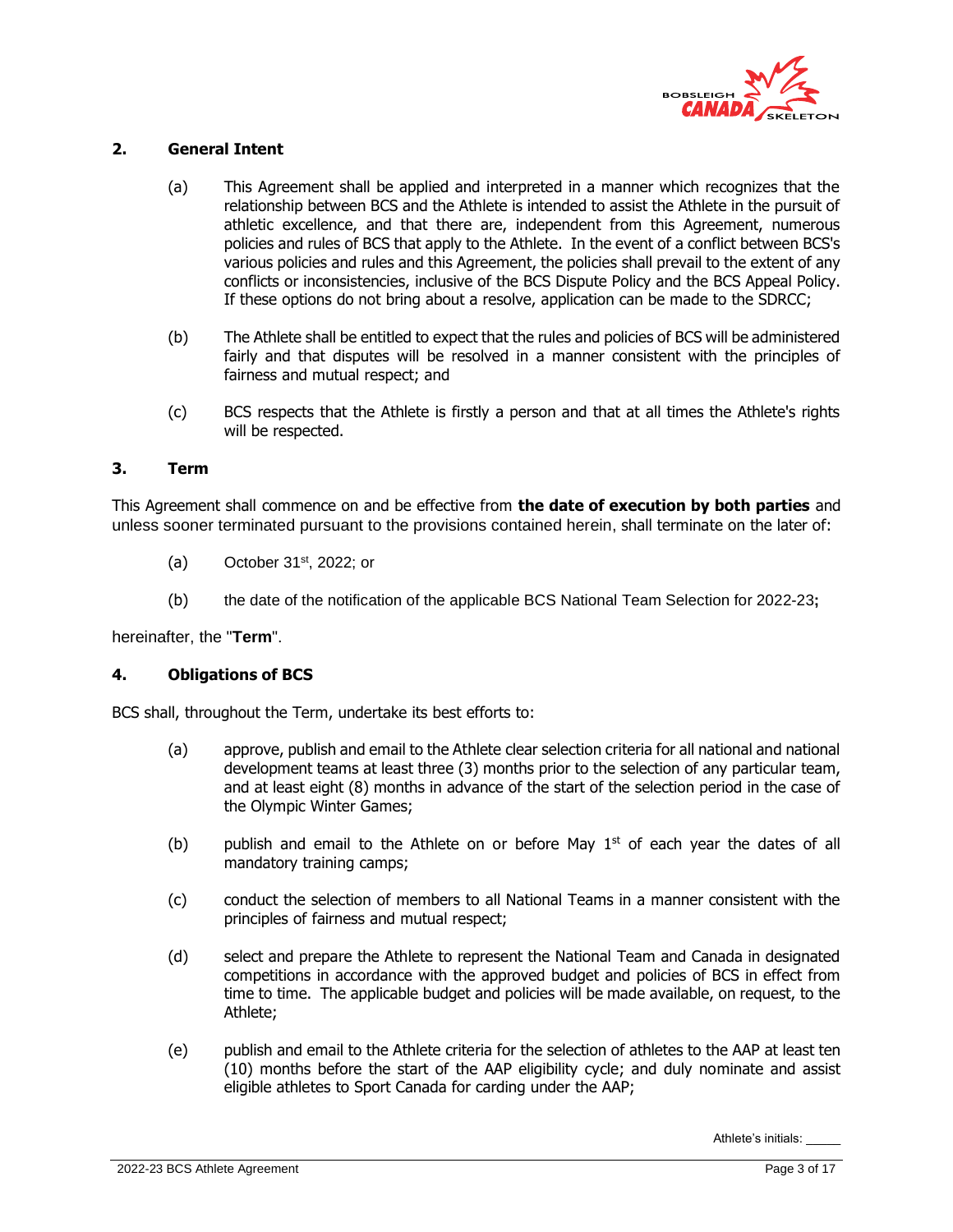

- (f) pursuant to section 26 of the Bylaws, provide for the election of two (2) persons who shall be designated as "Athlete's Representatives" on the board of directors of BCS;
- (g) plan and manage training and competitive programs (inclusive of funding travel, accommodations and meals, coaching and competitive activities) for the ongoing development of the Athlete and the National Team in accordance with the approved budget, policies and mandate of BCS;
- (h) assist the Athlete in obtaining quality medical care and advice;
- (i) provide liability, accident and medical insurance for the Athlete at IBSF sanctioned events. This insurance shall include disability and death benefits;
- (j) provide official National Team attire to the Athlete in accordance with the approved budget and policies of BCS;
- (k) certify the Athlete's eligibility to compete in IBSF events, provided that the Athlete: (i) satisfies IBSF eligibility criteria; (ii) is a member in good standing of BCS; (iii) and is not in breach of this Agreement;
- (l) provide by email in at least two (2) weeks following the decision to revise relevant BCS program information a notification of all revised relevant BCS program information to the Athlete and make available to the Athlete, on request through BCS's National Office, hard copies or direction to an appropriate web site all relevant policies of BCS, IBSF, COC and the Government of Canada relating directly to the National Team and to this Agreement;
- (m) provide a formal review of the Athlete's annual training program on an as needed basis;
- (n) ensure an up-to-date equipment policy is available;
- (o) keep the Athlete informed regarding BCS's and the National Team's sponsors, marketing programs and the associated Marketing Programs, as they relate to the National Team program, the Athlete and this Agreement;
- (p) assist the Athlete to interact with the media and the general public;
- (q) communicate with the Athlete both orally and in writing in the language of their choice (English or French);
- (r) ensure an up-to-date Athletes' Handbook is available by the completion of the National Team selection process each year;
- (s) make decisions affecting the Athlete reasonably and fairly, and communicate these decisions and notify all Athletes by email and, if appropriate, publish such decisions on the BCS website in at least two (2) weeks of the decision being made; and
- (t) provide an appeal procedure that is in conformity with the principles of fairness and mutual respect, which shall include access to independent arbitration through the SDRCC with respect to any dispute the Athlete may have with the NSO, other than those related to the AAP, and publish the details of this procedure in a prominent manner so that it is freely available to all athletes or any person requesting this information by or on behalf of the Athlete.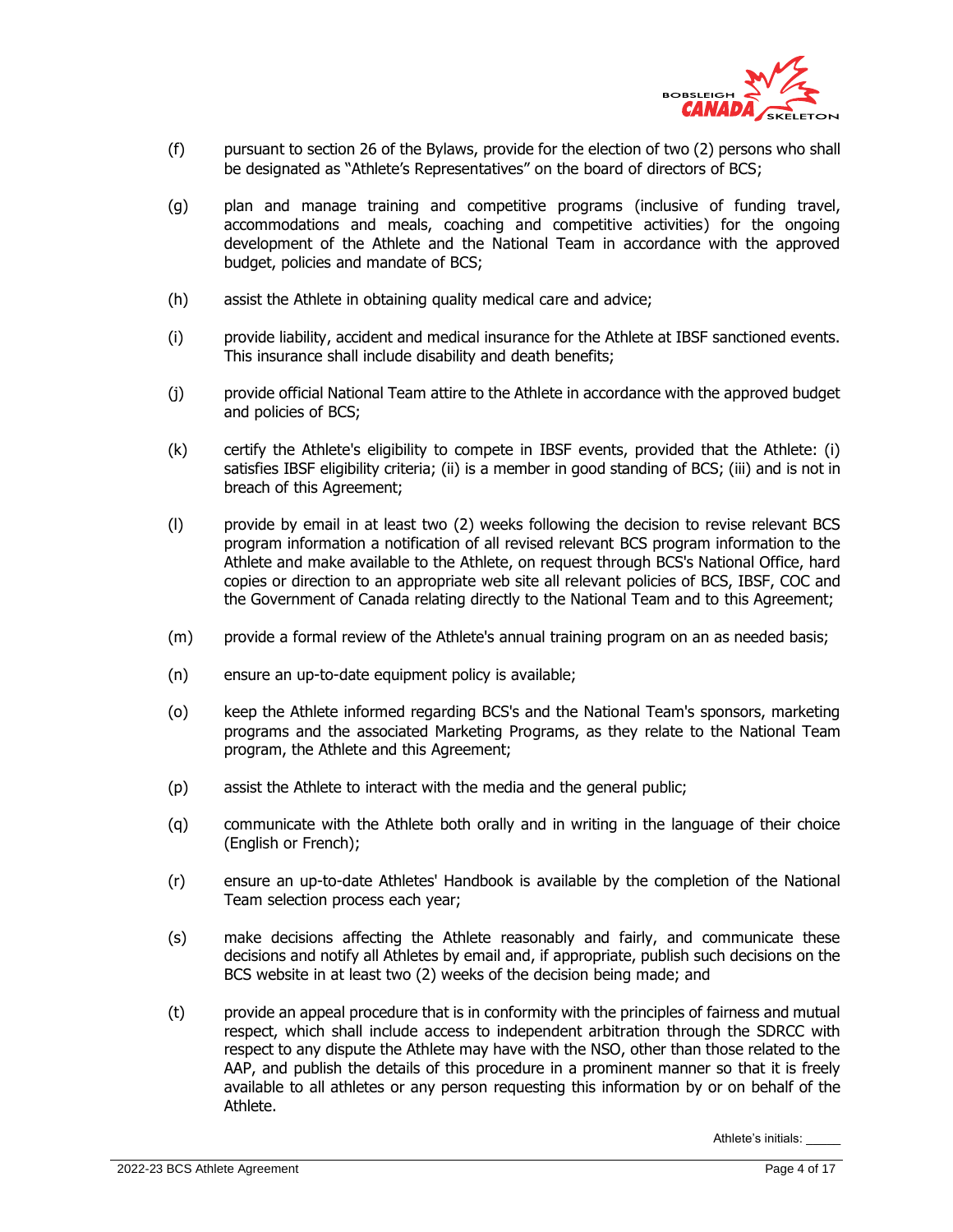

#### **5. Obligations of the Athlete**

The Athlete shall, throughout the Term:

- (a) under the supervision of the National Coach or designate, participate as directed in all National Team selection events, training programs, competitive activities, evaluation activities and reporting procedures approved by BCS;
- (b) maintain his or her status as a member in good standing of BCS, including but not limited to abiding by all policies, rules and regulations of BCS in effect from time to time; promptly paying all membership dues, license fees and levies as approved and assessed by BCS; and paying all other required fees and expenses associated with training and competition;
- (c) at the earliest possible date, notify the National Coach or designate, in writing, of any injury to the Athlete or any other legitimate reason that might prevent the Athlete from fulfilling any of his or her obligations under this Agreement;
- (d) whenever representing BCS, while in or around competition sites and during media events and opportunities, wear in an appropriate manner, official National Team attire and maintain such official National Team attire in clean condition and in good repair;
- (e) review, adhere, comply and stay current with the equipment policy that is provided by BCS;
- (f) provide BCS with all current contact information and provide BCS with any information which may be requested from time to time in order to confirm the eligibility of the Athlete and adherence to CCES doping policies;
- (g) participate in BCS educational activities, BCS promotional activities, and sport-related, noncommercial promotional activities on behalf of the Government of Canada, Sport Canada and the IBSF as may be reasonably requested by BCS. The Athlete shall be compensated for all reasonably incurred out-of-pocket expenses that are incurred as a direct result of attending these activities. The Athlete shall not be required to participate in these activities if the time involved is in excess of the equivalent of five (5) days per year. The Athlete retains the right to review any and all materials, communications or means of transmission necessary to carry out the foregoing. Athletes are not required to participate in promotional activities of BCS sponsors but are encouraged to support the sponsors whenever possible. Themselves or their representative may negotiate an appearance fees associated with their participation;
- (h) grant BCS permission to use the name, likeness, photograph, image and/or voice, radio broadcast voice, signature, endorsement and performance record (hereinafter referred to as "**Athlete Attributes**") of the Athlete for promotional purposes and for the purpose of raising revenues to support BCS's objectives;
- (i) inform BSC prior to entering into an agreement with a sponsor in order to avoid any potential direct industry or category exclusivity conflicts with BCS within the Athlete's role as a competitor for BCS. In recognition of this disclosure, BCS may not solicit or enter into a discussion with the sponsor or a competing sponsor in the same direct industry or category exclusivity, with a time limit of until execution of an agreement or a maximum of 30 working days from the date of said notification, whichever comes first;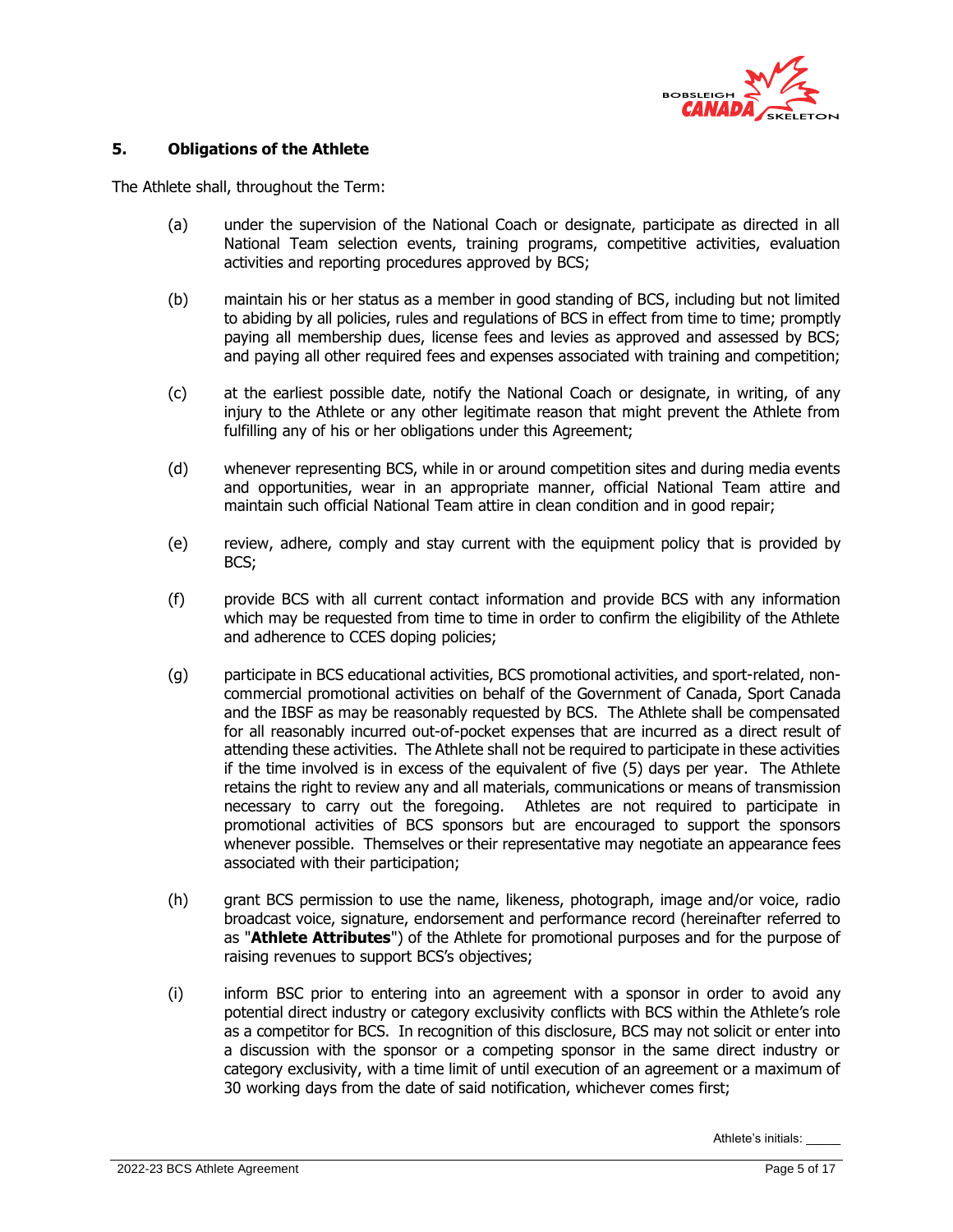

- (j) comply with all of the AAP policies and procedures of Sport Canada;
- (k) participate in sport-related, non-commercial promotional activities on behalf of the Government of Canada. The NSO usually makes such requests for participation and arranges the activities. Unless supplementary compensation is arranged, these activities do not normally involve more than two working days per athlete per year;
- (l) actively participate in all AAP evaluation activities. Athletes will co-operate fully in any evaluation of the AAP that may be conducted by the Minister or anyone authorized to act on the Minister's behalf and provide such data as the person conducting the evaluation considers necessary for the proper conduct of the evaluation;
- (m) consistent with this Agreement, undertake his or her best efforts to promote positively the National Team and BCS to the media and general public;
- (n) adhere, comply and stay current with all CCES, WADA and IBSF doping policies, whereabouts testing protocols, in and out of competition testing procedures;
- (o) avoid living in an environment not conducive to high-performance achievement or taking any deliberate action that puts his or her ability to perform at risk or limits performance;
- (p) avoid participating in any competitions where federal government sport policy has determined that such participation is not permitted;
- (q) execute any further documents required by BCS to give effect to the respective obligations, warranties, covenants and undertakings set out in this Agreement. For greater certainty, but without limiting the generality of the foregoing, the Athlete shall sign, when requested, COC agreements, and other agreements allowing the Athlete to compete internationally and to participate in Major Games;
- (r) agree that he/she will not, during or at any time after the commencement of their membership with BCS, use for himself or others, divulge or convey to others, or aid or abet others, any information, knowledge, data, or property relating to the affairs of BCS in any way obtained by the Athlete during their association with BCS that would result in a conflict of interest with BCS and/or in any way harm, result in and/or cause detriment to BCS in any way whatsoever. This provision shall survive for 6 months following the termination or completion of this agreement;
- (s) adhere to and comply with Athletes' Code of Conduct (Schedule "A")
- (t) adhere to and comply with BCS's Dispute Policy
- (u) adhere to and comply with BCS's Appeal Policy
- (v) adhere to and comply with all policies of BCS;
- (w) avoid the use of Banned and restricted substances that contravene the rules of the IOC, the rules of the IBSF and the Canadian Policy on Doping in Sport;
- (x) submit, without prior warning, to unannounced doping-control tests in addition to other prior notice tests and submit at other times to doping-control testing when requested by the NSO, the CCES or other authorities designated to do so;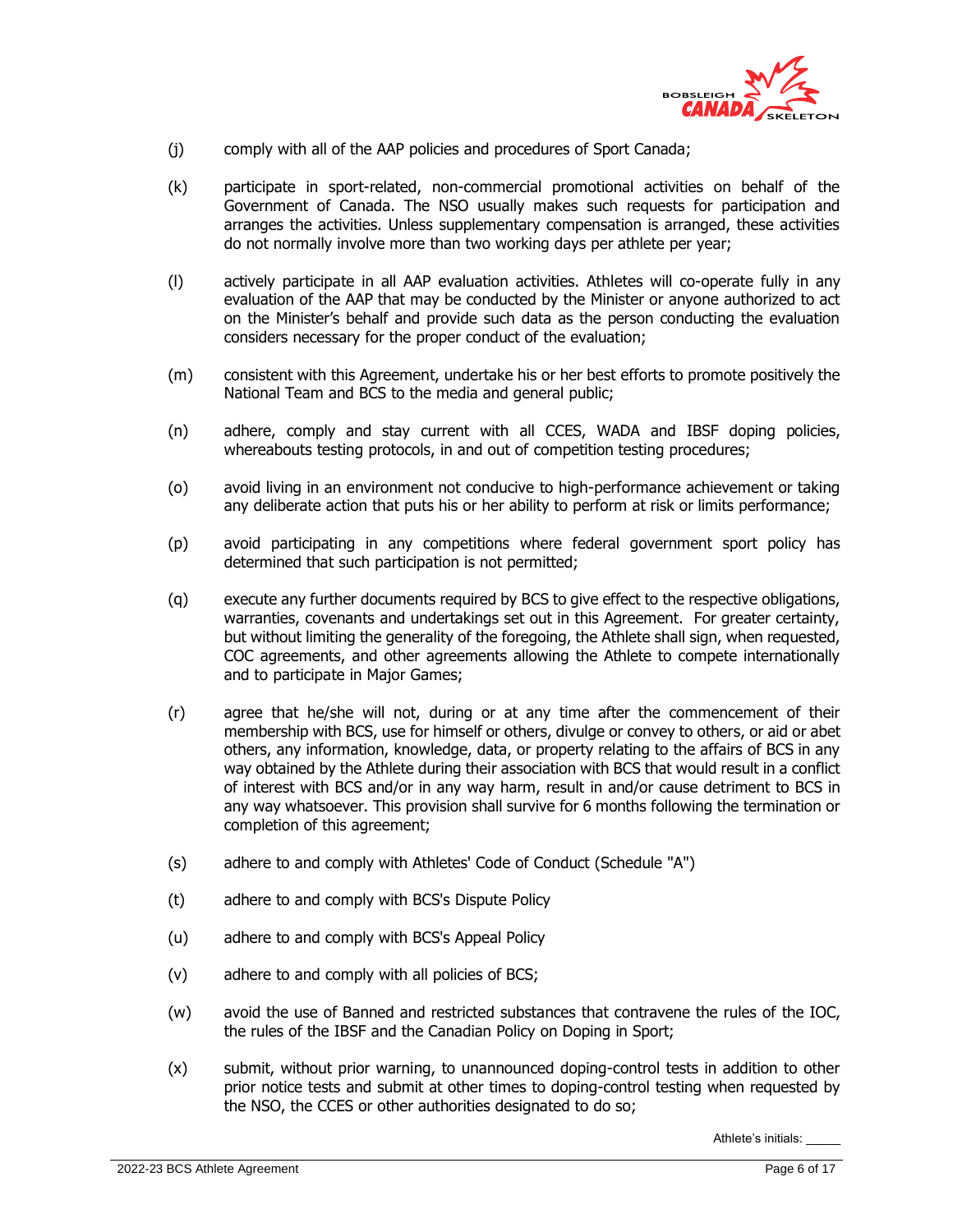

- (y) complete the CCES on line anti-doping education program's 2 courses "True Sport Clean" and "Sport Canada - Athlete Assistance Program" at the beginning of each new carding cycle. Failure to do so will result in AAP payments being kept on hold until requirement is met; and
- (z) avoid the possession of anabolic drugs and neither supply such drugs to others directly or indirectly nor encourage or condone their use by knowingly aiding in any effort to avoid detection of the use of Banned and restricted substances or banned performance enhancing practices.

## **6. Canadian Anti-Doping Program**

The Athlete acknowledges and agrees that:

- (a) the Athlete is subject to the CADP and accordingly shall be bound by all the anti-doping rules and responsibilities contained in the CADP; and
- (b) information, including personal information about the Athlete, can be shared between antidoping organizations for anti-doping purposes and such information will be used only in a fashion that is fully consistent with the limitations and restrictions contained in the World Anti-Doping Agency's International Standard for the Protection of Privacy and Personal Information,

and the Athlete consents to having BCS, police and law enforcement agencies and border services agencies, in Canada and elsewhere, disclose the Athlete's personal information to the CCES to assist the CCES in the enforcement of the CADP. For the purpose of this consent, the term "personal information" means information relating to an identifiable individual that is recorded in any form.

#### **7. Representations and Warranties**

The Athlete hereby represent and warrants:

- (a) that he or she is not under any obligation or disability which might prevent or restrict the Athlete from entering into this Agreement or from fulfilling any of the Athlete's obligations under this Agreement; and
- (b) that he or she is a Canadian citizen, or is otherwise eligible to compete for Canada according to IBSF regulations in effect from time to time and that, if the Athlete's status changes, the Athlete shall immediately inform the CEO.

## **8. Sponsorship and Commercial Activities**

<span id="page-6-0"></span>BCS recognizes the Athlete's right to enter into personal sponsorship contracts, endorsements and business relationships subject to the conditions and limitations set out below:

(a) the Athlete consents to BCS using, without charge, on a worldwide basis, in any format or media, the Athlete's image, name, nickname, likeness or other identifiable attribute (collectively referred to as "**Athlete's Attributes**") to promote BCS's and the National Team's non-commercial promotion, advertising and marketing programs (collectively referred to as the "**Marketing Programs**"), BCS shall use its reasonable best efforts to ensure that the use of the Athlete's Attributes are collectively as a team or part thereof.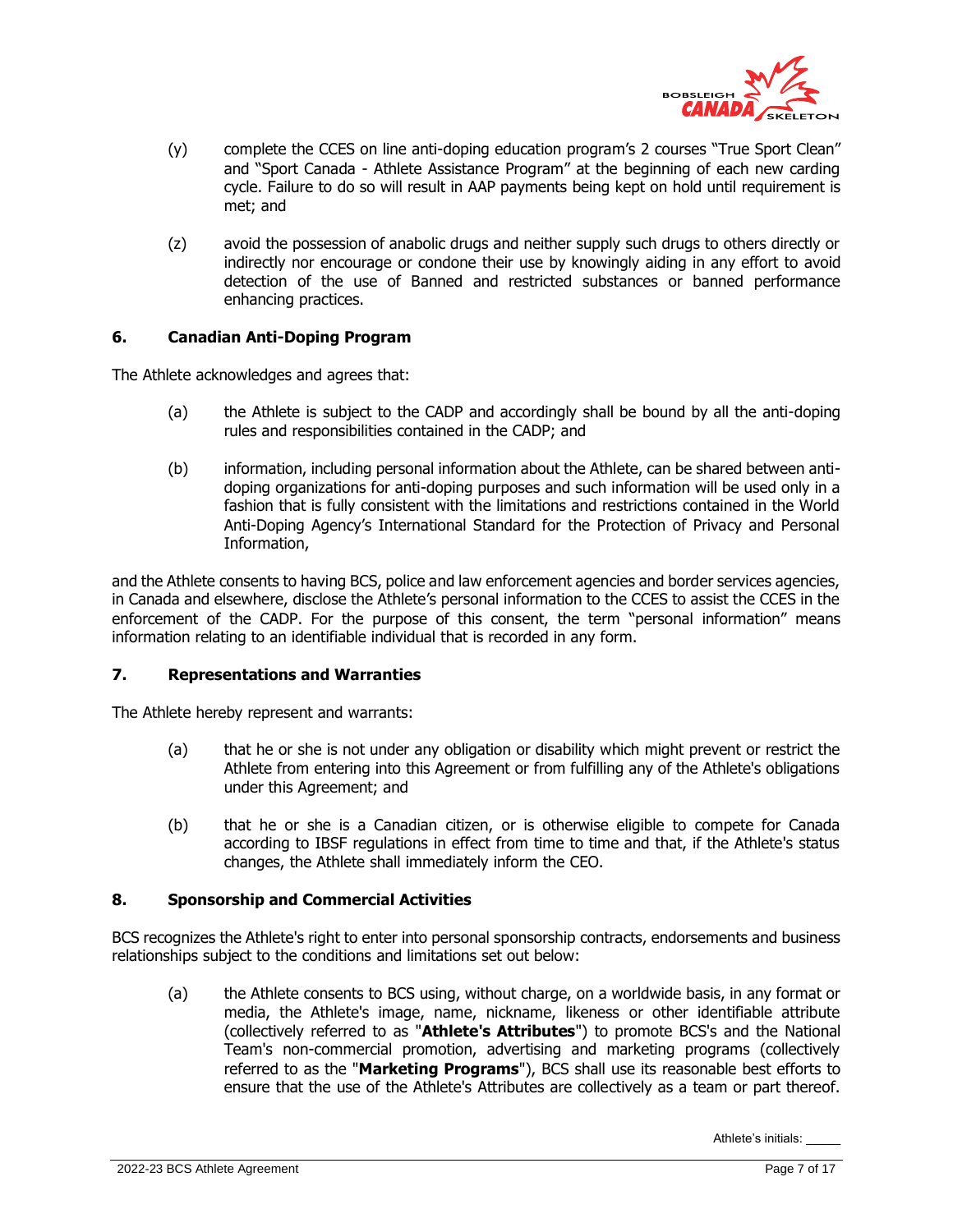

This consent shall remain in effect for the duration of the Term and as approved by the Athlete for a period of one year thereafter;

- <span id="page-7-0"></span>(b) the Athlete consents to BCS using, without charge, on a worldwide basis, the Athlete's Attributes for the non-commercial use to promote bobsleigh and skeleton competitions that are organized and/or sanctioned by BCS or bobsleigh and skeleton competitions in which BCS members or the National Team members are participants. This consent shall remain in effect for the duration of the Term and as approved by the Athlete for a period of one year thereafter;
- <span id="page-7-1"></span>(c) in the event that a licensee or sponsor of BCS wishes to engage any or all of an Athlete's Attributes for a commercial venture, a written agreement defining the terms of the relationship shall be created amongst the three parties;
- (d) in the event that a licensee or sponsor of BCS wishes to use an image of a bobsleigh or skeleton athlete for commercial use and that such image or Athlete's Attribute is not attributable to a particular athlete or athletes, the image or Athlete Attribute may be used at the discretion of BCS;
- (e) if an Athlete feels that their image or Athlete Attribute has been used in an inappropriate manner or without his or her approval as per section [8\(a\),](#page-6-0) [8\(b\)](#page-7-0) and [8\(c\)](#page-7-1) and such issue is not resolved amicably between the Parties within thirty 930), the Athlete may have recourse through the BCS Dispute and the BCS Appeal Policy and/or the appeals process of the SDRCC, as applicable;
- (f) the Athlete shall inform BCS prior to entering into a commercial contract or personal sponsorship venture associated with the Athlete's role as a competitive athlete. In recognition of this disclosure, BCS may not solicit or enter into a discussion with the sponsor or a competing sponsor in the same direct industry or category exclusivity, with a time limit of until execution of an agreement or a maximum of 30 working days from the date of said notification, whichever comes first;
- (g) BCS retains the right to affix the logos, images, or names of sponsors or commercial partners on clothing, gear, equipment, helmets and gloves used by the Athlete in BCS activities. The Athlete shall not display any logo, whether that of a personal sponsor or otherwise, of a company in the same direct industry or category exclusivity industry as any of the BCS's sponsors;
- (h) BCS shall use reasonable best efforts to provide a list of the sponsors or commercial partners and their direct industry or category exclusivity annually and throughout the year as contract(s) near execution (as set out in Schedule "B");
- (i) if an Athlete has a contract with a personal sponsor prior to BCS entering into an agreement with a competing sponsor in the same category, the Athlete's pre-existing agreement shall be grandfathered in or the BCS partner shall be notified in advance that an Athlete has a conflict until the Athlete's contract has expired and any extensions have lapsed;
- (j) BCS shall use reasonable efforts to resolve any sponsorship issues as between an athlete's individual sponsorship opportunities and any existing BCS sponsorship and marketing program in a manner that allows the athlete to maximize opportunities for individual sponsorship; and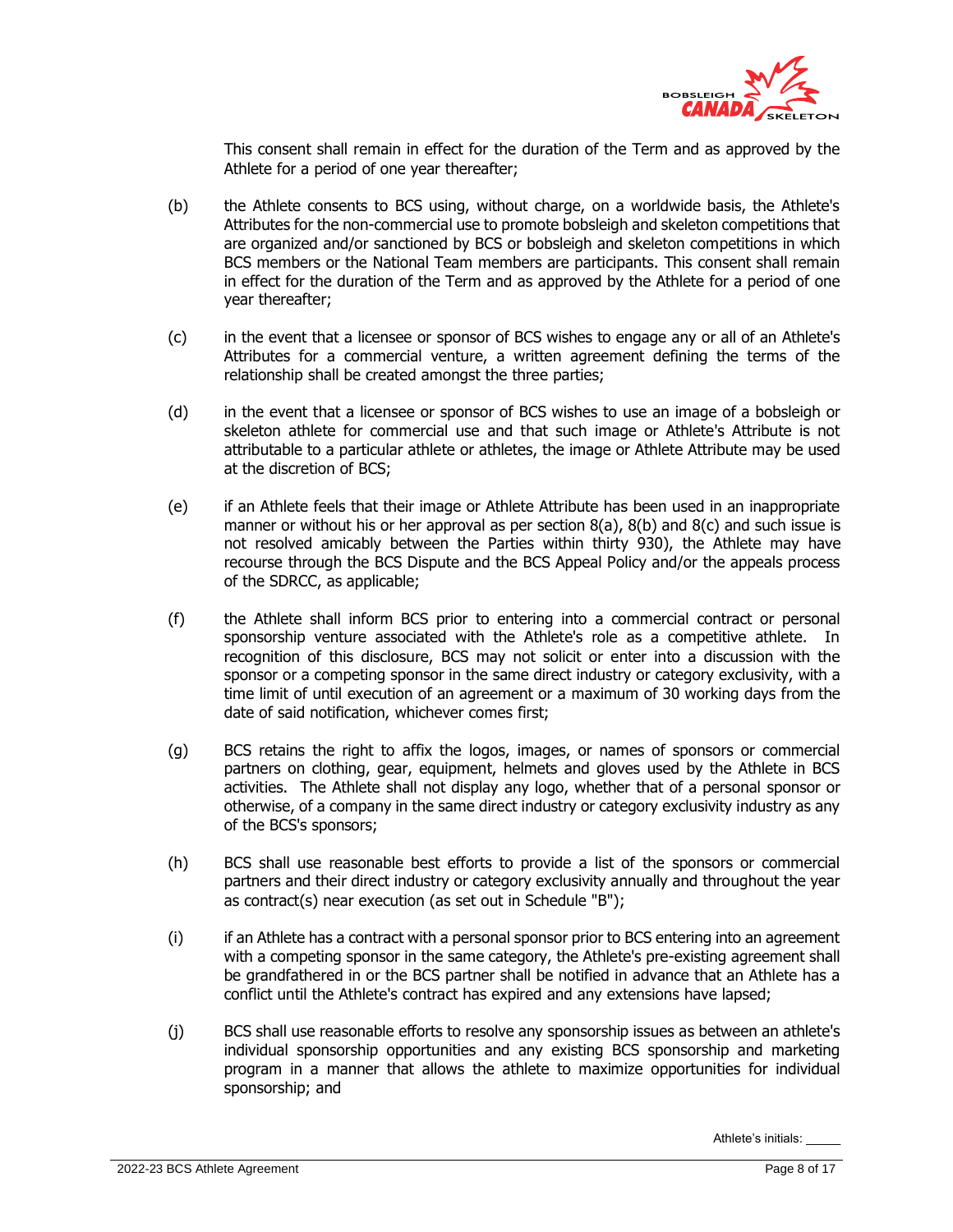

(k) the Athlete agrees to follow and abide by all BCS, COC, IOC and IBSF rules, policies and restrictions in place from time to time regarding commercial properties, endorsements, advertising and sponsorships.

#### **9. Liability, Insurance and Indemnification**

The Athlete hereby:

- (a) acknowledges that there are risks, dangers and hazards in the Athlete participating in competition and in training, preparing for and travelling to and from such competition which include, but are not limited to: death, serious neck and spinal injuries which may result in complete and partial paralysis, brain damage, serious injury to virtually all bones, joints, ligaments, muscles, tendons and other aspects of the body, and risks to general health and well-being. The Athlete acknowledges that some of these dangers and risks are inherent in the nature of the activities the Athlete engages in, while some may arise through the negligence on the part of other persons. The Athlete acknowledges that he or she will be undertaking all activities pursuant to this Agreement at his or her own risk and agrees, to assume all risks associated with, and incidental to, the Athlete's participation in BCS travel, training and competition;
- (b) acknowledges that participating in competition and in training, preparing for and travelling to and from such competition may result not only in serious injury, but in serious impairment of the Athlete's future abilities to earn a living, to engage in other businesses, social, physical, intellectual and recreational activities, and generally to enjoy life;
- (c) acknowledges and agrees that BCS and its respective insurers, successors, assigns, administrators, directors, managers, members, shareholders, employees, agents and officers and their helpers and assistants and each of them and their respective administrators, heirs, and executors shall not be liable to the Athlete for any loss, damage or personal injury, however caused, including, without limitation, negligence on the part of BCS, nor shall BCS be liable to the Athlete or to any other party, including the personal representatives and assigns of the Athlete in the event of the Athlete's death, for any loss or damage arising from an injury to, or death of the Athlete or any other person resulting from any activity undertaken by the Athlete;
- (d) agrees to indemnify and hold harmless BCS and its directors, officers, employees, contractors, volunteers and agents from and against any and all liability, claims, losses, damages, and expenses which BCS may suffer or incur as a result, directly or indirectly, of the breach of any provision of this Agreement by the Athlete or as a result of any activity undertaken by the Athlete. This indemnification shall survive any termination or expiry of this Agreement; and
- (e) acknowledges that BCS carries limited liability and subscribes to an accident and sickness insurance program: the Canadian Athlete Insurance Program ("**CAIP**"). CAIP is a plan that is specifically designed to address accident/injury needs of national team athletes while training and competing in Canada and outside Canada. It is the Athlete's responsibility to acquire more coverage should they deem it necessary. Any additional coverage shall be considered optional and shall be at the Athlete's own expense.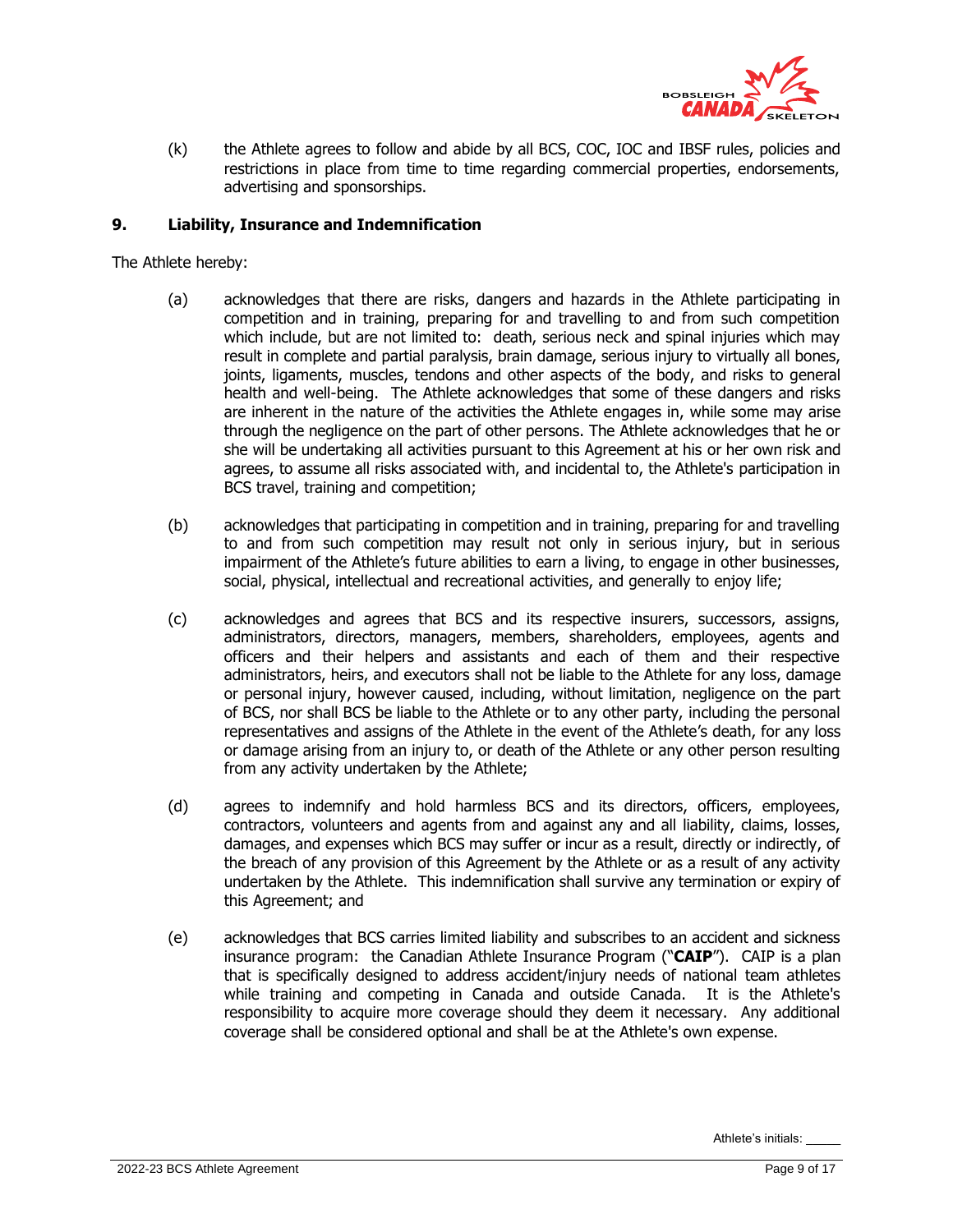

#### **10. Competitive Attire**

BCS recognizes the Athlete's right to utilize competition attire that maximizes performance and is safe. Where the Athlete wishes to wear competition attire that is not provided by BCS's sponsors or suppliers of similar competition attire to the National Team for reasons only of enhanced performance or safety, the Athlete must obtain the written consent of either (i) the High Performance Director; or (ii) the CEO to do so. Every effort must be made to allow the BCS sponsor or supplier to match the competitive or safety characteristics of the proposed alternate competitive attire. If the approval of the High Performance Director or CEO is not obtained, the Athlete must wear the competition attire of BCS's sponsors and suppliers. The Athlete has the right to dispute or appeal this ruling according to the policies of BCS and has the right to take his/her appeal to the SDRCC, if they so choose. If the approval of the High Performance Director or CEO is obtained, then:

- (a) the suit, or any other competitive attire must be the same color scheme as that supplied to the National Team by the BCS sponsor or supplier;
- (b) the suit, or any other competitive attire must display the same BCS team and BCS sponsor logos as the supplied National Team attire; and
- (c) the manufacturer's logo on all attire must be "blacked out" such that no brand representation may be seen, perceived or implied, on all competition attire not provided by BCS sponsors or suppliers.

#### **11. Disputes and Appeals**

BCS administers the operation of the National Team and related programs and is responsible for the dayto-day requirements of BCS teams, coaches, team managers and support staff. With respect to those operations:

- (a) in the normal course, communications from the Athlete and related support staff shall be directed to the National Office of BCS;
- (b) while the Athlete is participating as a member of the National Team and is attending a competition or training camp, communication between the Athlete and BCS shall be through the following priority of personnel: (i) the National Team Head Coach; and (ii) the High Performance Director. The Athlete shall attempt to resolve any problems that do arise at competitions and training camps with the staff as previously prioritized;
- (c) if the Athlete encounters a problem that cannot be resolved with the National Team Head Coach, or the High Performance Director, as applicable, the Athlete will communicate that problem to the National Office of BCS;
- (d) the Athlete is responsible for trying to resolve with the National Office of BCS any problems that arise;
- (e) if the matters in dispute between the Athlete and BCS cannot be resolved, BCS and the Athlete agree that alleged breaches of this Agreement by either party, disputes relating to the implementation or interpretation of this Agreement, disputes relating to selection, disputes relating to the Athlete's conduct in violation of this Agreement and of the Athletes' Code of Conduct and any disputes over sanctions or discipline measures effecting the Athlete's right to participate in training or competition as a National Team member shall be dealt with pursuant to the BCS Dispute Policy or BCS Appeal Policy. If further resolve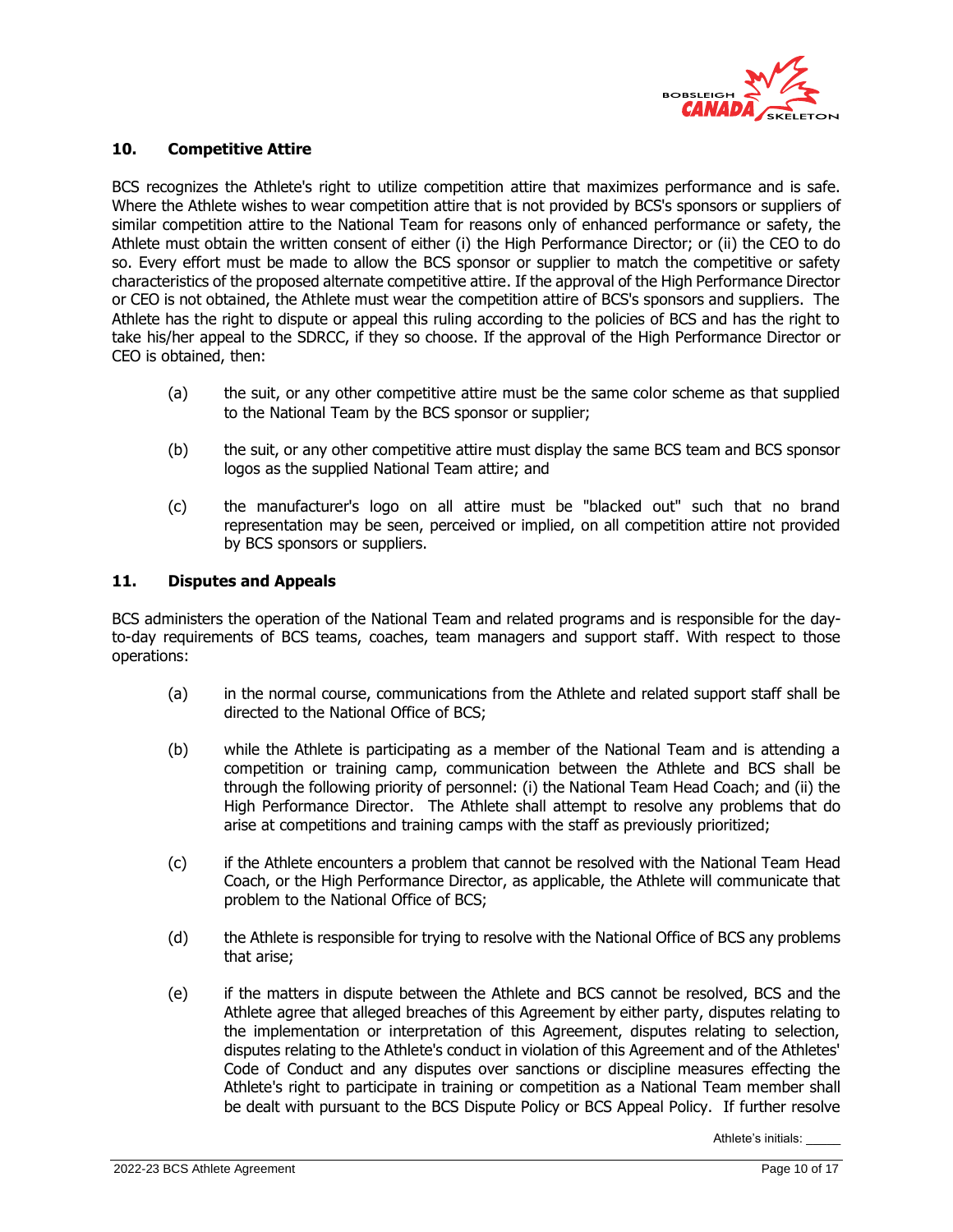

is necessary the Athlete shall have access to independent arbitration through the SDRCC with respect to any dispute the Athlete may have with the NSO;

- (f) the Athlete may request at any time during a dispute or an appeal that a member of the "Athlete's Representatives" on the board of directors of BCS assist or communicate on their behalf to the committee; and
- (g) notwithstanding the foregoing, the BCS Dispute Policy and the BCS Appeal Policy shall not be used to resolve issues or sanctions associated with doping infractions pursuant to the Canadian Policy on Doping in Sport.

The Athlete confirms that he/she has read and understood the BCS Dispute Policy and the BCS Appeal Policy. More specifically, the Athlete acknowledges that by signing this Agreement the Athlete agrees to be bound by the provisions and procedures contained in the BCS Dispute Policy and the BCS Appeal Policy and specifically accepts the restrictions regarding appeals and the express waiver of the Athlete's right to submit any dispute seeking a determination on a question of either fact or law to a Court of competent jurisdiction.

# **12. Proper Law**

This Agreement shall be governed by and interpreted in accordance with the laws of the Province of Alberta and the laws of Canada applicable therein.

#### **13. Independent Legal Advice**

The Athlete confirms that it has been recommended to the Athlete that the Athlete consult with a solicitor and obtain independent legal advice prior to the execution of this Agreement. The Athlete confirms to BCS that (a) he or she has obtained independent legal advice, or in the alternative, (b) that he or she has voluntarily declined to seek independent legal advice despite being given every opportunity to do so. The Athlete confirms that he or she has signed this Agreement voluntarily and with full understanding of the nature and consequences of the Agreement.

#### <span id="page-10-0"></span>**14. Entire Agreement**

In this Agreement, the term "Agreement" shall mean this document together with all the Schedules attached hereto and the additional Documents identified below. This Agreement constitutes the entire agreement between the parties with respect to its subject matter and supersedes all prior and contemporaneous agreements, understandings and discussions, whether oral or written, and there are no other warranties, agreements or representations between the parties except as expressly set forth herein.

The documents attached hereto are an integral part of this Agreement (others may be added to assist clarity):

- − Schedule "A" Athletes' Code of Conduct
- − Schedule "B" Bobsleigh CANADA Skeleton Sponsorship Agreements

The following Documents and others are available on the BCS website: [https://www.bobsleighcanadaskeleton.ca](https://www.bobsleighcanadaskeleton.ca/)

or upon request by the Athlete. In either event, they form an integral part of this Agreement.

- − BCS Dispute Policy
- − BCS Appeals Policy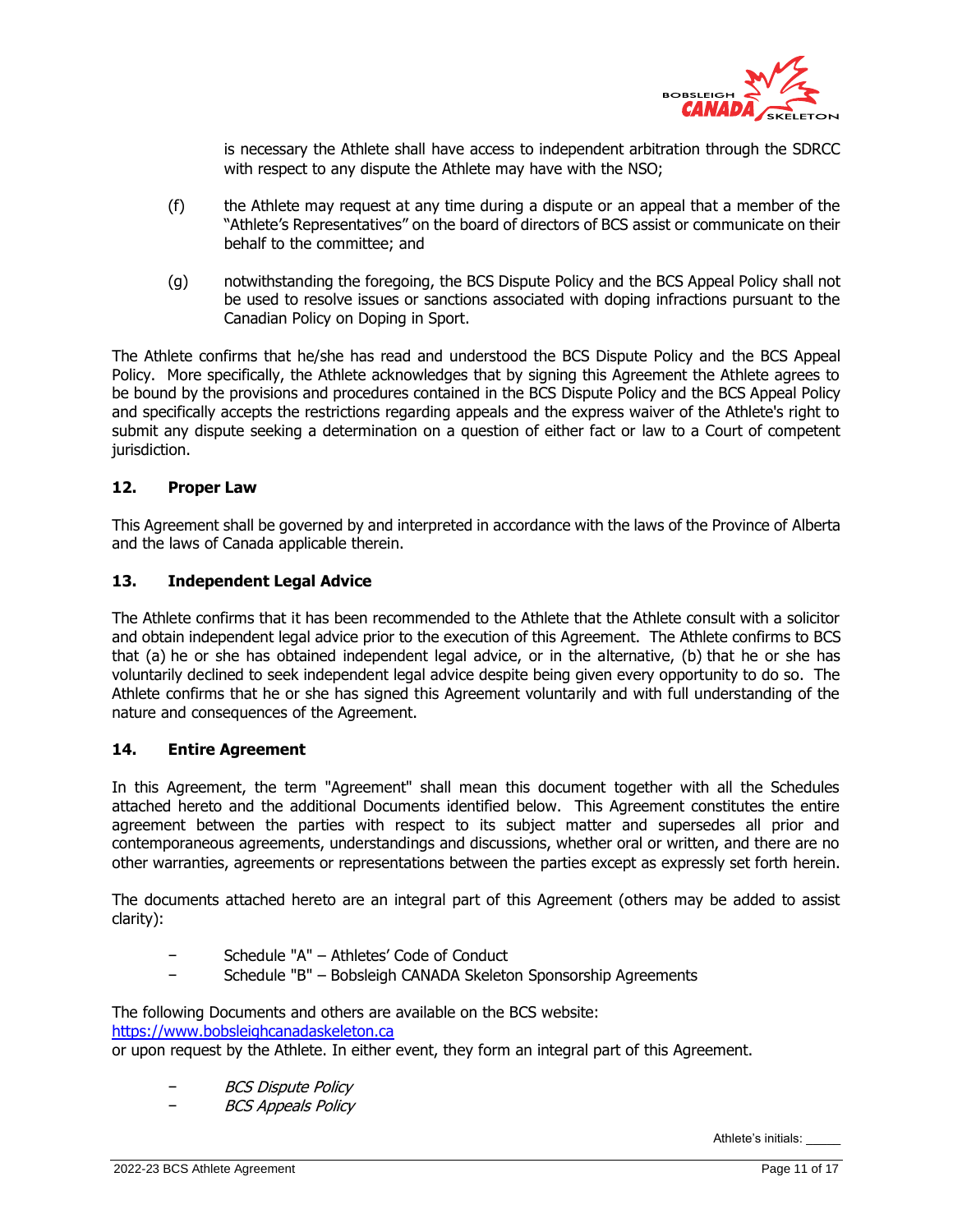

- − BCS Equipment Policy
- − BCS Discrimination and Harassment Policy
- − BCS Athlete Sponsorship Properties Policy
- Canadian Policy on Doping in Sport and the Guide to Drug-free Sport from the Canadian Centre for Ethics in Sport: [https://cces.ca](https://cces.ca/)
- IBSF Doping Control Policy: <http://www.ibsf.org/en/>
- − IOC Doping Control Policy: [https://www.olympic.org](https://www.olympic.org/)

#### **15. General**

- (a) If any provision of this Agreement is void, invalid, illegal or unenforceable by reason of law or public policy, all other provisions of this Agreement shall nonetheless remain in force;
- (b) This Agreement is binding on the parties hereto and their heirs, executors, administrators, representatives and assigns; and
- (c) The parties hereto have required that this Agreement and related documents be drafted in English and French. Les parties aux présentes ont exigé que ce contrat et les documents y afférents soient rédigés en anglais et en français.

### **16. Athlete Carding Declaration**

I hereby declare that in return for any financial assistance provided by the Sport Canada Athlete Assistance Program, I undertake to fulfill all commitments and responsibilities outlined in the booklet Athlete Assistance Program Policies, Procedures and Guidelines and my Athlete / NSO Agreement. I agree to refund any financial assistance provided to me that was improperly received after the date of ineligibility should my eligibility status change or my carded status be withdrawn. Refunds of financial assistance shall be made to the Receiver General of Canada.

(print name), have read, understand and agree

to the information outlined in this Agreement.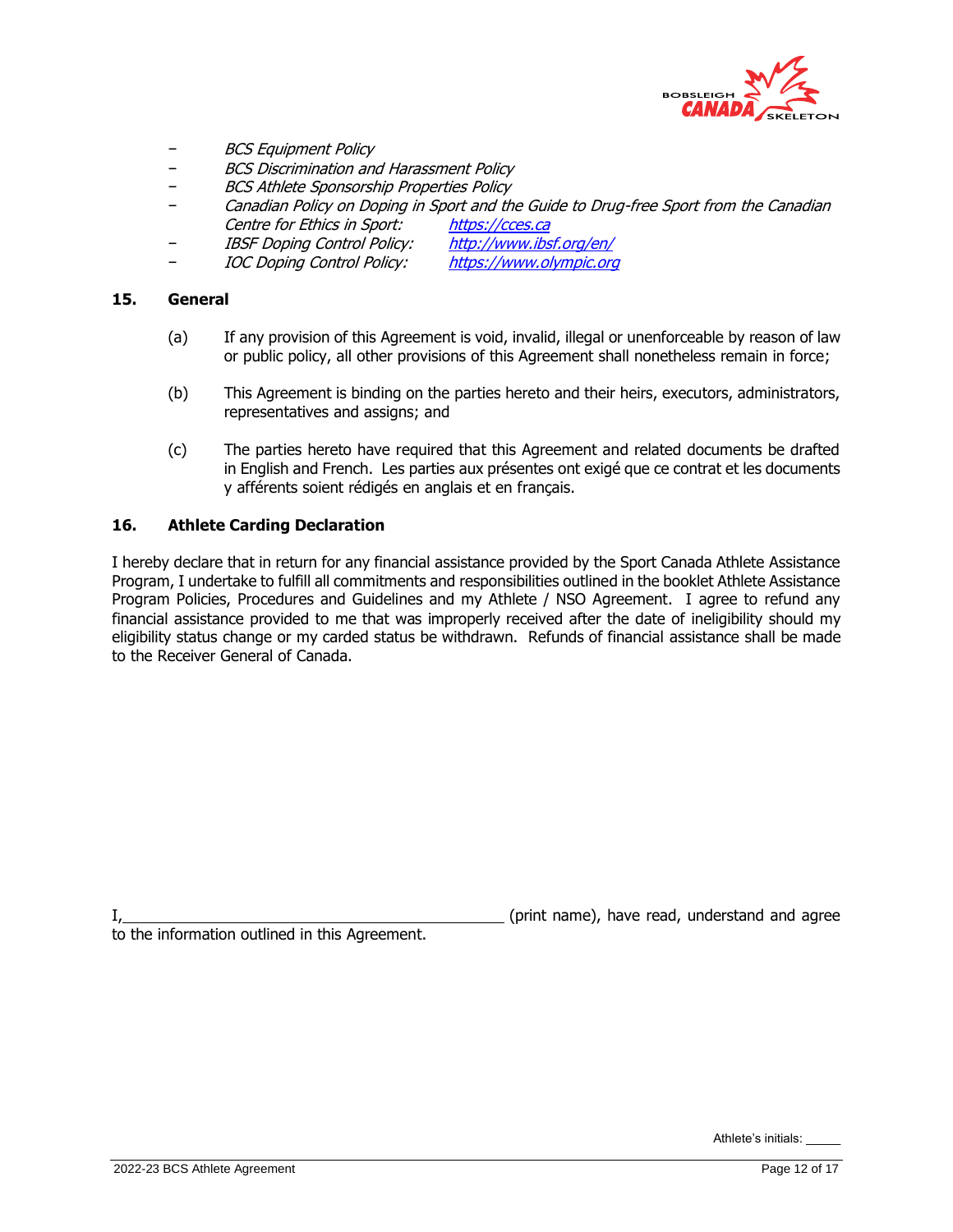

## **ATHLETE**

Athlete's Signature

Date

## **BOBSLEIGH CANADA SKELETON**

Name

Role

**Signature** 

Date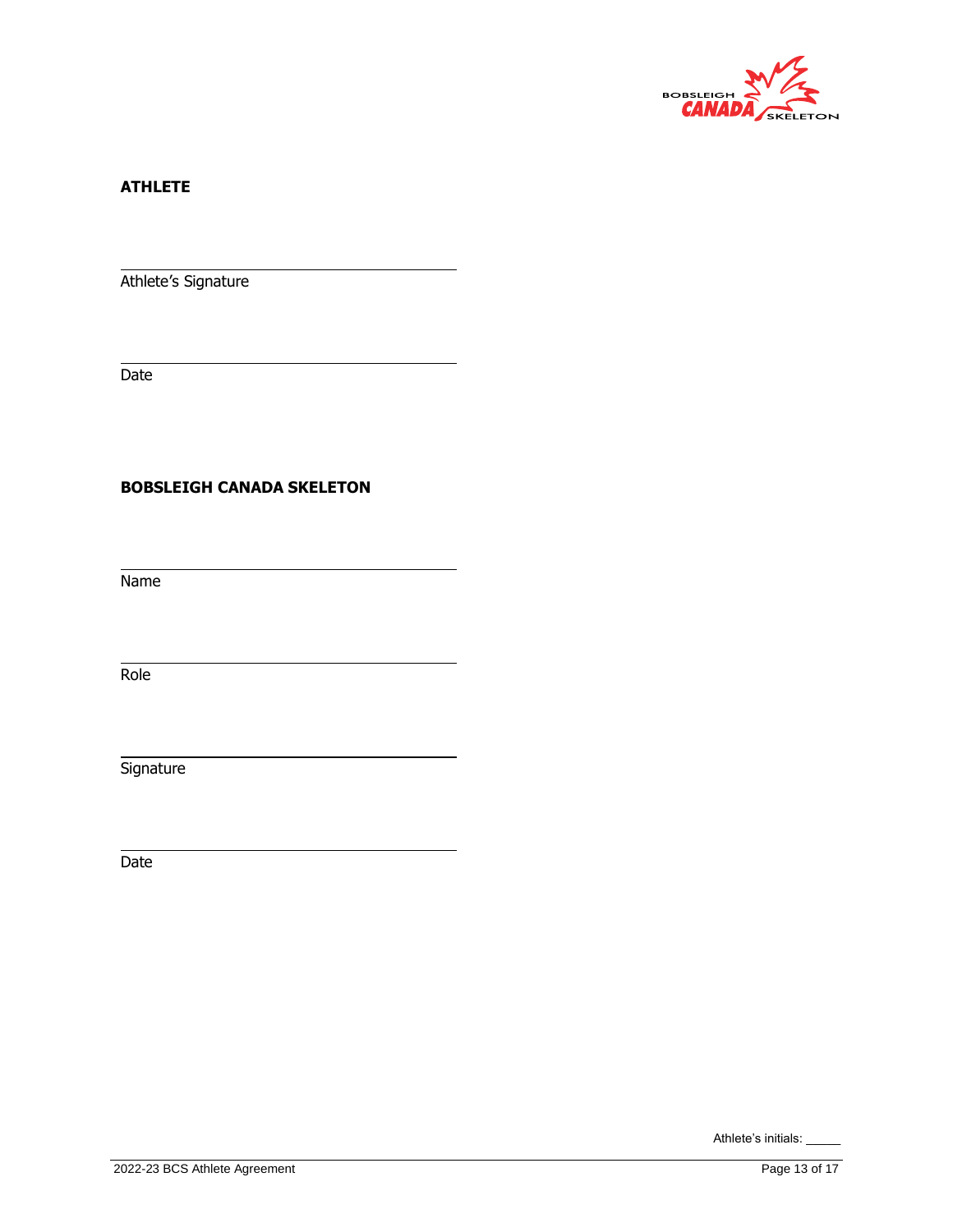

# **ATHLETES' CODE OF CONDUCT**

Athletes representing the National Bobsleigh and Skeleton Team are expected to conduct themselves in a dignified and responsible manner at all times, maintaining respect and consideration towards the public, the coaches and other athletes.

This code outlines the expectations and obligations regarding behaviour during all National Team activities. Infractions of the BCS Code of Conduct will result in the imposition of disciplinary sanctions that are reasonable and proportionate to the indiscretion in conduct being addressed.

Enforcement of the Code of Conduct may be the responsibility of the National Coach or the team leader for that specific team and shall be conducted as per the BCS Dispute policy.

The following are the Base Elements of the Standard of Conduct to which team members should hold themselves to for the betterment of the team and it is expected that all team members will conduct themselves in the following manner while representing themselves and Bobsleigh CANADA Skeleton:

- 1. Conduct oneself in a manner which is conducive to high performance sport and the attainment of personal and team performance goals;
- 2. Sportsmanship and Fair Play: In all practice and competition situations, team members are expected to perform to the best of their ability, within the context of the specific rules of the sport. Sportsmanship and fair play to teammates, opponents, and officials, should be in the forefront of a team member's basic philosophy and attitude;
- 3. Attitude: There is an expectation that all Team members will be courteous, mature, cooperative and respectful at all times. Individuals should conduct themselves with the knowledge that they, alone, are responsible for their own actions;
- 4. Language: The use of profane or improper language is not acceptable. Any loss of decorum while representing the team reflects poorly on the individual as well as BCS;
- 5. Comply with all reasonable and proper requests from officials of BCS;
- 6. While in team accommodations, Team members will respect the privacy and comfort of their fellow Team members and other residents, in particular those Team members and residents still involved in competition. Team members shall comply with the directions of their Coach, Team Manager and other Team Management;
- 7. Team members will respect the authority of officials from the National Bobsleigh and Skeleton Team, and international competition officials, and must behave with sportsmanship, decorum and dignity;
- 8. When in public whilst representing the National Team, especially when dressed in elements of the Team uniform, Team members shall display politeness and general courtesy to all members of the public.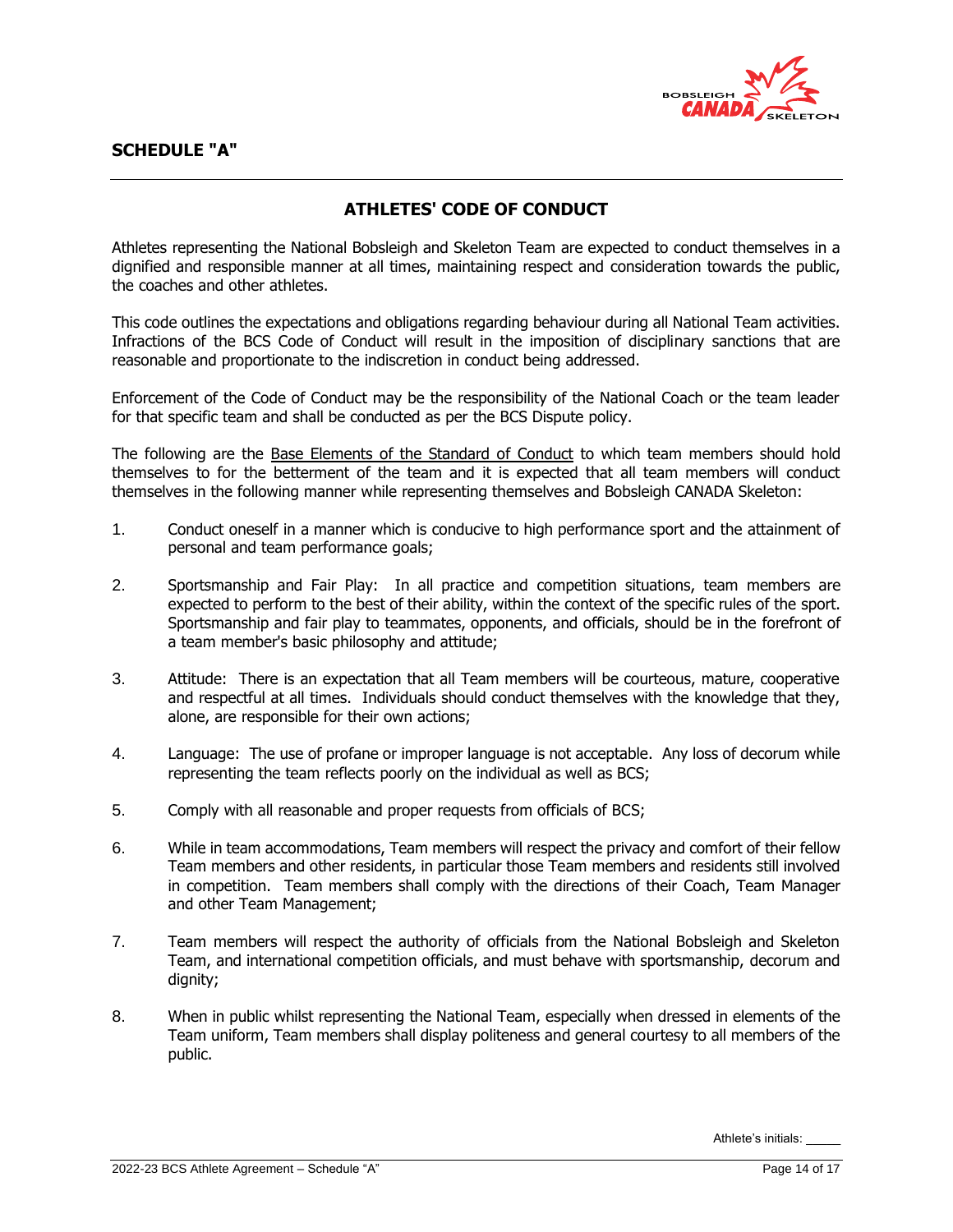

At team functions, Team members are to wear designated team uniform, unless otherwise advised. In giving pre-arranged interviews with media, Team members are required to wear team jacket, team tracksuit, or the team shirt.

The following behaviour is unacceptable and will not be tolerated. Based upon the severity and the frequency of any of the actions that contravene the BCS Code of Conduct, the team member will be dealt with according to the BCS Dispute Policy:

- 1. Any action that would impair the ability of the individual or athlete to meet the high performance sport expectations of the athlete or team;
- 2. Any harassment, based upon age, sex, race, colour, religion, national origin or physical condition will not be tolerated;
- 3. Any violation of doping regulation as defined by IOC, WADA, CCES, COC, IBSF and/or BCS;
- 4. The wilful abuse of any property including but not limited to vehicles, hotel rooms and team equipment. Any Team member who damages or contributes to damage of property must report this to the Team leader. Team members may be responsible for the cost of repairing damage they have caused;
- 5. Any action or conduct that would, unreasonably disrupt or interfere with a competition or training camp, or is detrimental to the reputation or image of BCS;
- 6. The breaking of curfew regulations as agreed to by the National Coach or team leader directly responsible for that team;
- 7. Any involvement with illegal drugs;
- 8. Any consumption of alcohol by underage athletes;
- 9. Any abusive use of alcohol;
- 10. Any illegal activities, including committing an act that is considered an offence under any law in the jurisdiction in which the act took place;
- 11. Any use of illegal equipment or illegal performance enhancing activity as defined by IBSF or BCS, whether in training or competition;
- 12. Any divulgence of information about training techniques or technical information to any unauthorized persons.

Based upon the BCS Dispute Policy contravention of the Code of Conduct may result in, but not limited to, any of the following disciplinary sanctions: applied singularly, in combination and in any order of sequence for the infraction:

- (a) Verbal reprimand;
- (b) Written reprimand to be placed in individual's file;
- (c) Verbal apology;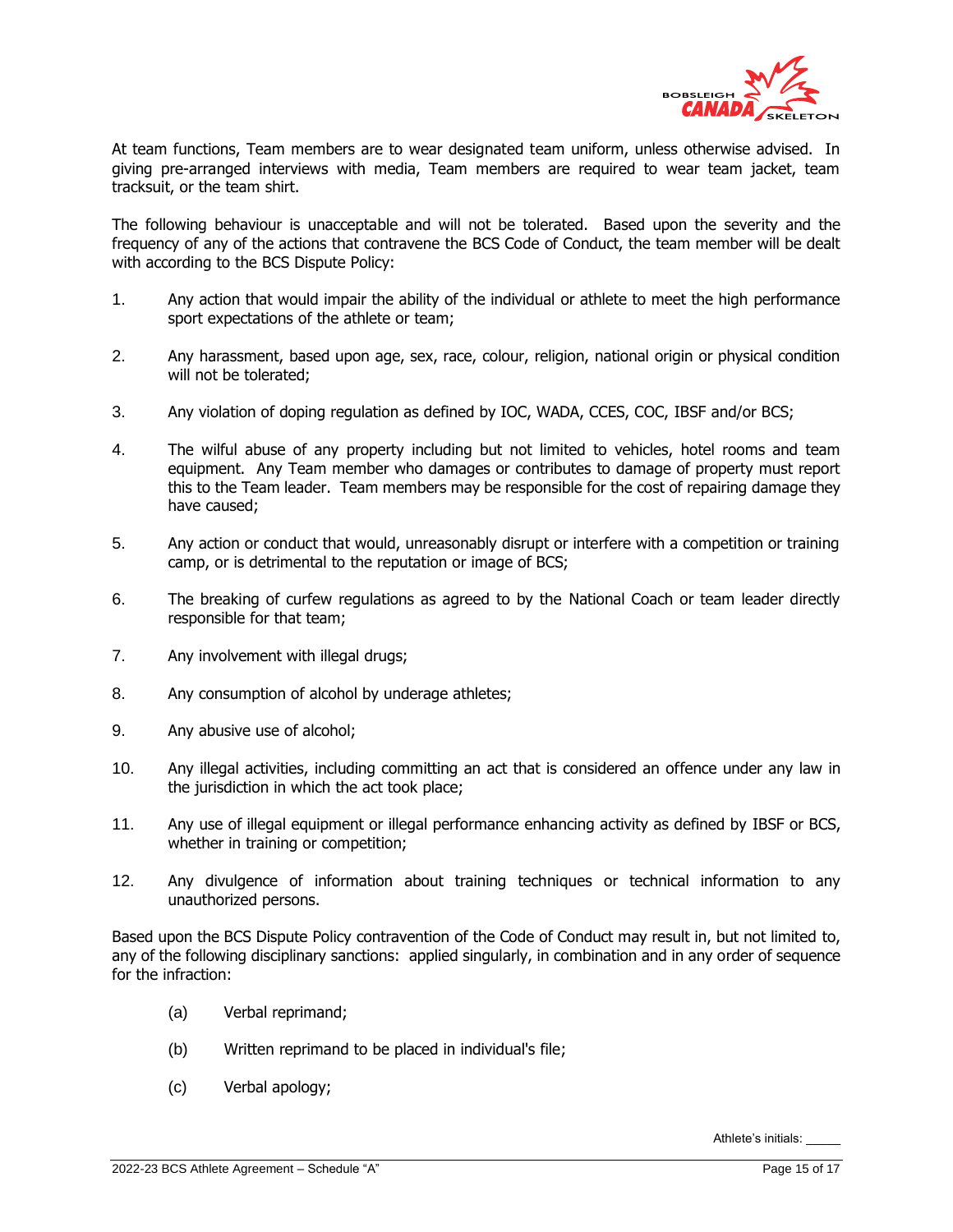

- (d) Hand delivered written apology;
- (e) Team service or other voluntary contribution to BCS;
- (f) Suspension from certain BCS events, which may include suspension from the current competition or from future teams or competitions;
- (g) Levy of a fine up to \$1000;
- (h) Suspension of all BCS or Sport Canada funding;
- (i) Suspension from certain BCS activities (teams, coaching or officiating) for periods of up to three years;
- (j) Suspension from all BCS activities for periods of up to three years;
- (k) Expulsion from BCS; and
- (l) Other sanctions as may be considered appropriate for the offense.